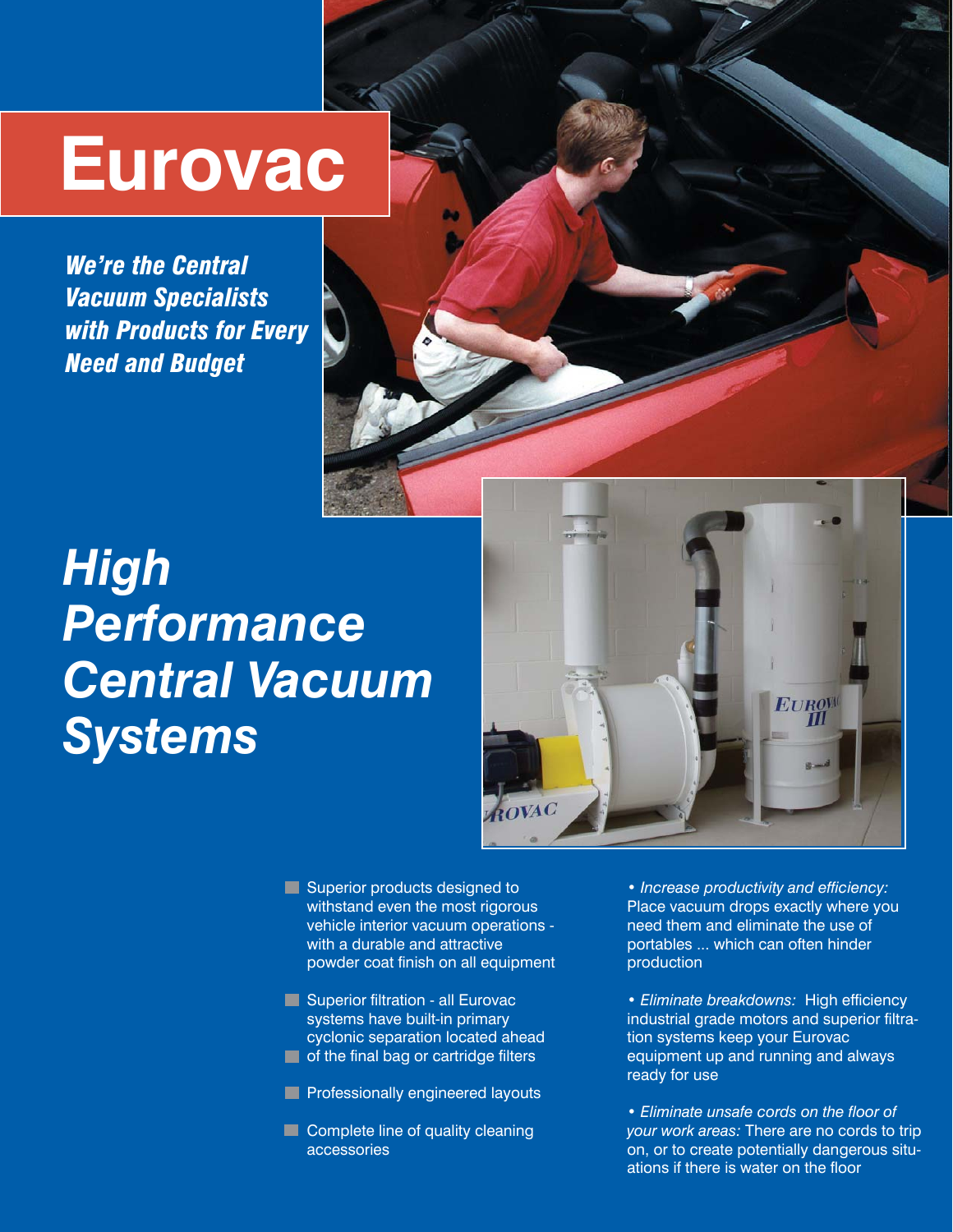# *EUROVAC*

#### **EUROVAC III CENTRIFUGAL MULTI-STAGE PUMP SYSTEM**

deal for production shops with 4 to 40 technicians deal for production shops with 4 to 40 technicial vacuuming at the same time. The 10 to 75 HP centrifugal multi-stage pump can be set at various vacuum levels from 5" HG (68" water column) for relatively short pipe runs to 10" HG (135" water column) to offset friction losses on relatively long pipe runs.

Large aluminum impellers and fabricated housings result in a vacuum pump that is far more efficient than competitive products - which usually have smaller (steel) impellers and sections held together with tie-rods.

The standard Eurovac system is supplied with bag filters, built-in cyclonic pre-separation and a 30- or 55-gallon collection canister.

Eurovac's industrial grade induction motors have a 20,000 hour rating.

#### **EUROVAC I REGENERATIVE BLOWER SYSTEM**

ith 5HP, 10HP and 20HP, 220, 440 or 575 volt three phase induction motors and regenerative blowers, this system is ideal for 2-man, 3-man and 4-man operations. The induction motors have a 20,000 hour rating and the pumps and separators are designed to run continuously with little or no maintenance required. W

The standard system comes equipped with bag filters, built-in cyclonic pre-separation and a 30-gallon collection canister.



Eurovac III System 10HP - 75HP Centrifugal Multi-Stage Pump and Bag Filter Separators.



Eurovac I Systems available in 5HP - 2 Man System, 10HP - 3 Man System, and 20HP - 4 Man System



#### **CLEANING TOOLS**

Eurovac has a wide range of wet and dry vehicle cleaning accessories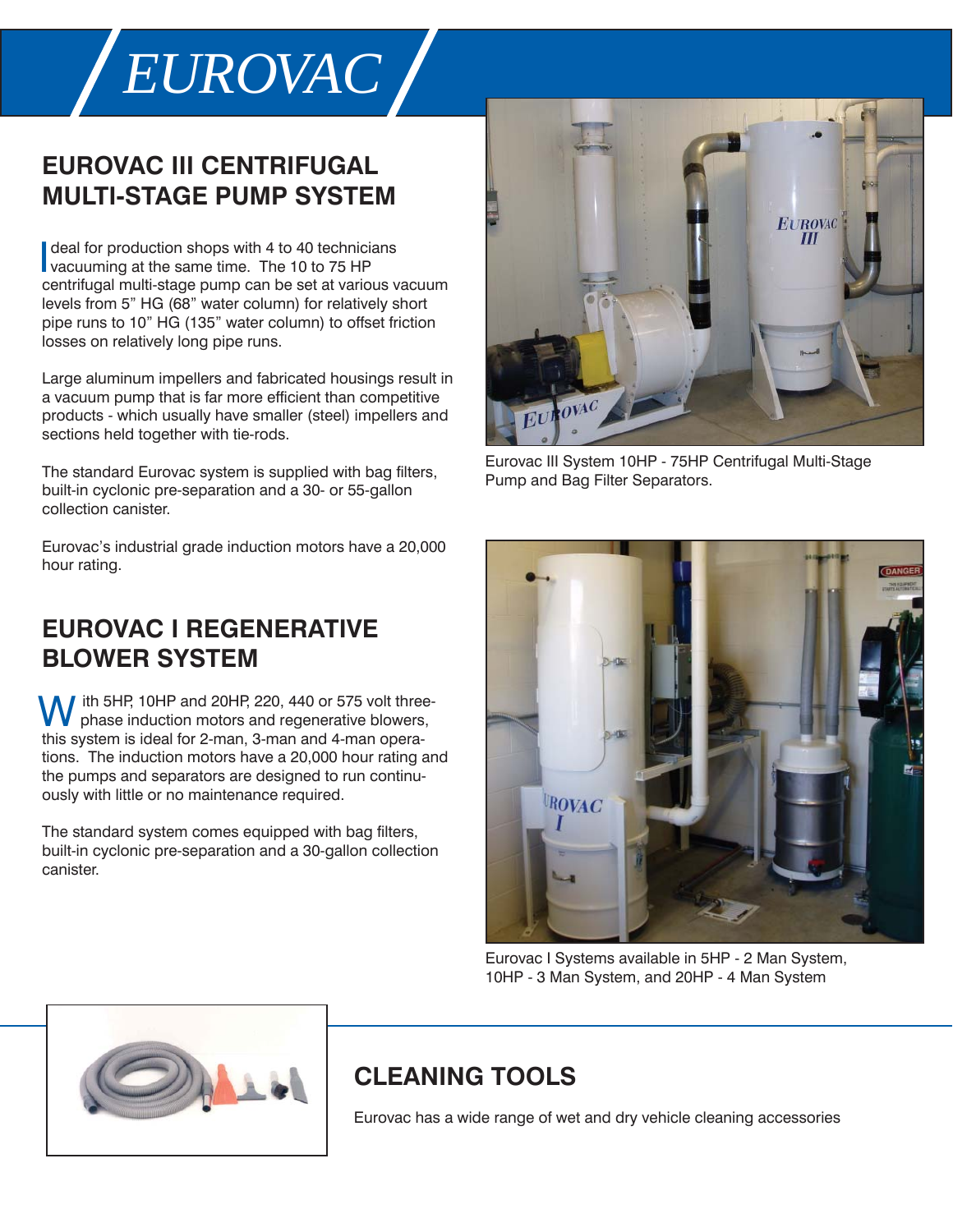#### **EUROVAC II SYSTEMS**

 n economical alternative to the Eurovac I System, either for a single An economical alternative to the Eurovac I System, either for a street three technician or for two technicians vacuuming at the same time. The Eurovac II comes in a 2.5HP and a 5HP model. Filtration consists of a primary cyclonic separator and four (4) final bag filters, make the Eurovac II system superior to any portable.

The system can be set up via microswitches to start and stop with localized water tight toggle switches. This maximizes the operating life of the brush motors, which are rated at 3,500 hours (and inexpensive to replace, if required)

The standard system is supplied with a 20-gallon collection canister.

Longer duty cycle brushless motors (rated at 10,000 hours) are available as an upgrade.

#### **WET SEPARATORS**

The following wet separators are available:

- **10-gallon portable wet separator** with wheels and a handle to provide mobility.
- **30-gallon in-line wet separator** with tap for draining water, a wire basket for collecting debris and a ball valve which shuts off the air flow when the separator is full (for systems where multiple technicians vacuum at the same time).
- **Cyclonic pre-separator** with 30-gallon in-line wet separator below. For larger central systems where air capacity exceeds the limits of the 30 gallon alone.



2.5HP Eurovac II - 1 Man System 5HP Eurovac II - 2 Man System



A. Portable Wet Separator B. In-Line Wet Separator C. Cyclonic Wet Separator



*Other Eurovac Detailing Systems Available ... Incorporated with a Central Vacuum*

### **CENTRAL HOT RUG SHAMPOO**



#### **DISPENSING SYSTEM CENTRAL CHEMICAL DISPENSING SYSTEM**